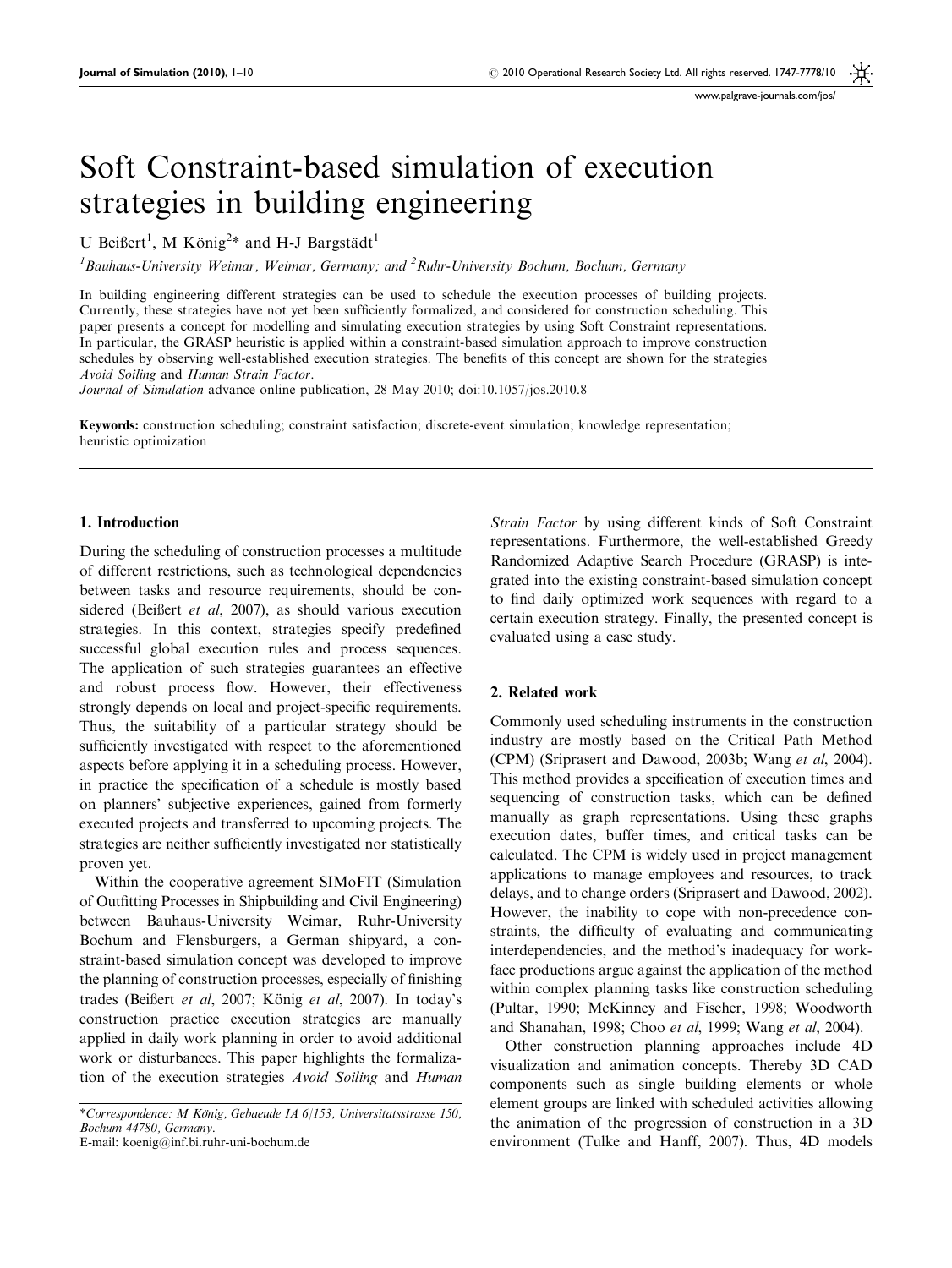enable the exploration and improvement of project execution strategies, facilitate improvements in constructability with corresponding gains in on-site productivity, and make possible the rapid identification as well as the resolution of time-space conflicts (Akinci et al., 2002; Fischer and Kunz, 2004; Tulke and Hanff, 2007; Mallasi, 2004). However, 4D applications only allow time information from predefined schedules to be imported into static 3D models.

In manufacturing industries such as steel prefabrication and ship assembling, simulation models are used successfully to schedule and improve production processes (Steinhauer, 2006). The introduction of simulation models enables users to run experiments and what-if scenarios. In the construction industry, only a few research activities deal with construction-process simulation (Franz, 1989; Martinez, 1996; Halpin and Martinez, 1999; Akbas, 2004; AbouRizk et al, 2006; Wakefield and Sears, 1997). This research primarily focuses on fixed process sequences, but with varying resources and due dates. The construction processes or sub-processes are often modelled based on specific graphical simulation languages like Petri-Nets, CYCLONE, or STROBOSCOPE (Martinez, 1996; Halpin and Martinez, 1999; Wakefield and Sears, 1997). These approaches integrate common CAD tools to visualize and animate simulated execution solutions. Some of these simulation models are directly connected to CAD applications. In this manner dimensions and quantity of buildings can be used together (Akbas, 2004; Chahrour and Franz, 2004; AbouRizk et al, 2006).

Contemplated approaches are limited by either manually defined schedules or stringent process sequences that are animated or visualized. The modelling and analysis of various alternatives is very time consuming because a complete new schedule for the changed assumptions concerning construction methods has to be prepared. Thus, the variety of construction methods and processes is not considered adequately in the aforementioned approaches. Furthermore, Sriprasert highlights the importance of the consideration of precedence constraints like human knowledge. However, the introduced approaches lack this characteristic. Mikulakova et al (2008) employ case-based reasoning techniques to use scheduling experience from previous projects. Their execution sequence is presented to the project manager as a possible solution and can be adapted to new conditions. Sriprasert presents an evolutionary optimization system based on Microsoft Project to find an eligible solution for execution considering known constraints (Sriprasert and Dawood, 2003a).

Currently, the generation of consistent execution schedules through the use of constraint-based simulation models is not part of the mentioned research activities. Another advantageous planning aspect of using constraint-based planning approaches is the specification and consideration of existing know-how to define practicable and robust execution schedules. Defining these suitable schedules is currently an important topic within construction management.

## 3. Constraint-based simulation

In recent years simulation applications have been successively and intensively used in the manufacturing industry to optimize production processes. The modelling of construction sites is quite different from the modelling of production plants. The construction site layout, for instance, changes during the process, and thus transport paths and material flows have to be adapted. Owing to the fact that simulation applications in the manufacturing industry are limited to the support of static layouts, alternative simulation approaches have to be investigated to describe construction processes. Within the cooperation SIMoFIT a constraint-based simulation approach was developed to simulate construction execution processes. This approach guarantees a high degree of flexibility in modelling construction processes. Various requirements and restrictions can be described by different types of constraints. Furthermore, if additions or new prerequisites occur, the process can be easily adapted by defining or removing certain constraints.

# 3.1. Partial Constraint Satisfaction

The simulation approach introduced in this paper is based on the Partial Constraint Satisfaction principles (Freuder and Wallace, 1992). According to these principles, the simulation objects are specified by sets of variables and their associated domains. Relations between simulated objects are defined by a set of constraints. Contrary to classical Constraint Satisfaction approaches, the set of constraints is divided into Hard Constraints and Soft Constraints. Hard Constraints, on the one hand, specify stringent conditions of construction processes. Consequently, they have to be fulfilled completely before a construction task can be started. On the other hand, Soft Constraints specify functional conditions of the processes that can be violated within a limited range (Freuder and Wallace, 1992; Rossi et al, 2006). Solutions of Partial Constraint Satisfaction Problems are valid execution orders for all considered construction tasks, where all associated Hard Constraints are completely fulfilled, and the Soft Constraints are fulfilled to the greatest degree possible.

# 3.2. Construction task constraints

When a model for the simulation of construction execution processes is created, different objects and the relations between them have to be specified. Currently, construction tasks, resources like material and employees, and working areas are considered. The relations between these objects are described by the aforementioned Hard and Soft Constraints. In Table 1, an overview of appropriate and typical constraints for construction tasks is shown.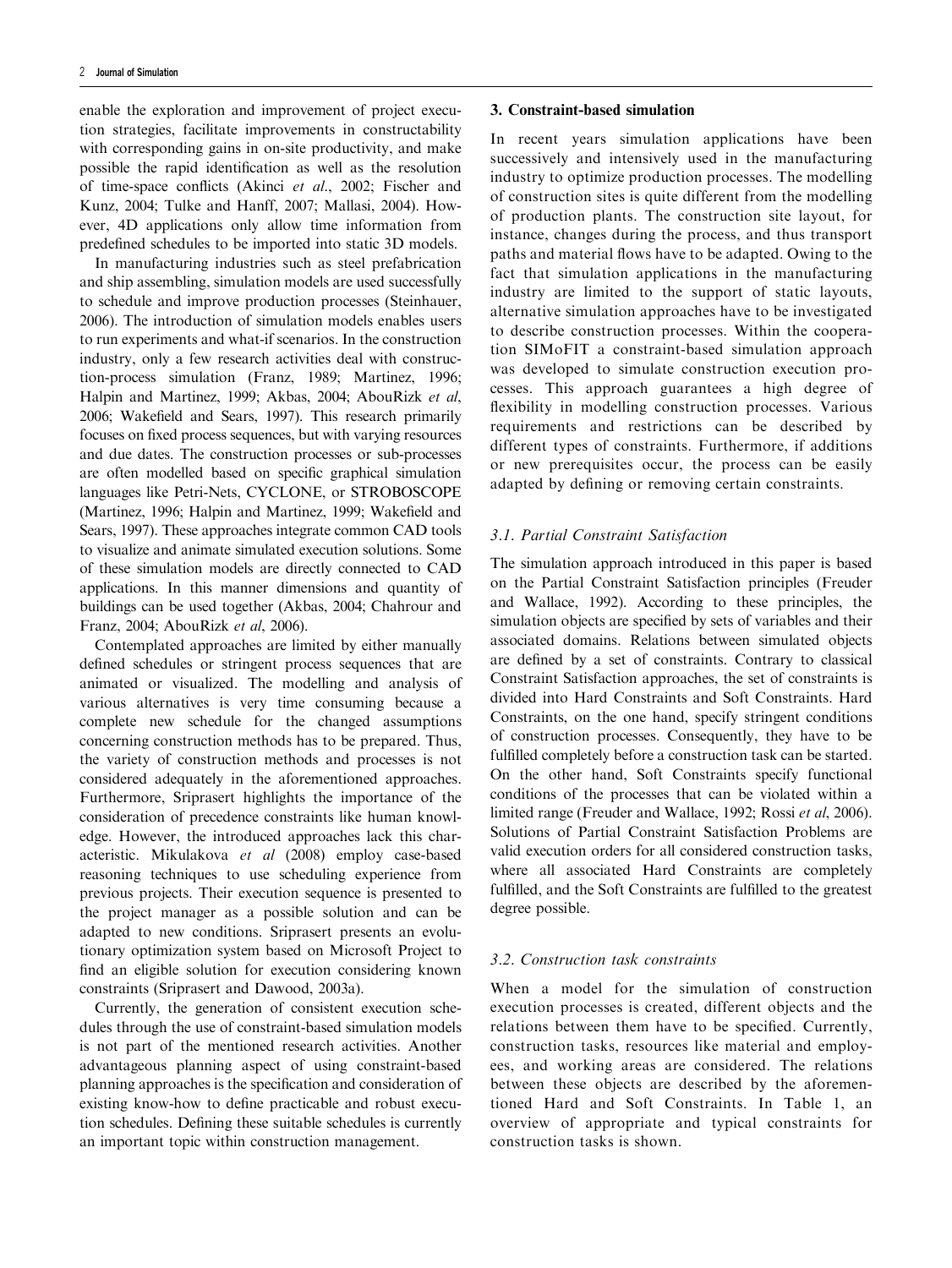The consideration of defined strategies during scheduling enables the specification of certain preferences within the construction execution and therefore the evaluation of established process sequences or principles. To integrate strategies into the presented simulation concept in a standardized way, execution strategies are classified according to different execution aspects shown in Table 2. In this paper several well-known execution strategies are highlighted.

Simulation concept. The constraint-based approach is implemented within an event-discrete simulation concept to simulate single tasks. Therefore, each construction component is decomposed into its single process steps, which are referred to as tasks. Each task has a status of execution and is performed without interruption and changes to its associated employees, working space, and other resources. The simulation concept focuses on the fulfilment of constraints, which is checked whenever an event occurs. Typical events within an event-discrete simulation are, for example, a released resource or a

Table 1 Typical construction task constraints

| Hard constraints                                                | Soft constraints                           |
|-----------------------------------------------------------------|--------------------------------------------|
| Technological dependencies<br>Constructional and formal aspects | <b>Strategies</b><br>Proven formal aspects |
| Capacity<br>Resource boundaries                                 |                                            |
| Availability<br>Material flow restriction                       |                                            |
| Safety<br>Protection criteria                                   |                                            |

completed material transport. During discrete event simulations different events are generated by the procedures Starting Tasks and Stopping Tasks (König et al, 2007). If a new event occurs, all not-yet-started tasks have to be checked in terms of the fulfilment of their Hard Constraints. Afterwards, all executable steps are checked and ordered by the degree to which they have fulfilled the Soft Constraints. The first of the listed steps will be started. Its required resources are locked during execution. All notstarted tasks must be checked in the same way again on the fulfilment of their constraints, until no more tasks can be started at the current event (cf Figure 1).

The simulation time is continuously checked during the simulation run. Every started task exhibits a determined execution time. If the remaining time has expired, the task is marked as finished and its attached resources will be unlocked.

Both Starting and Stopping Tasks will be performed repeatedly until all tasks are finished. All events, such as the starting and finishing of tasks as well as locking and unlocking of resources, are recorded. Thus, one simulation run calculates one practical and valid execution schedule, with one material flow as well as the corresponding utilization of employees and equipment. Hence, this simulation run can be analysed with regard to material flow, utilization of employees, and total process time.

The constraint-based simulation concept is implemented using the simulation framework Plant Simulation from Siemens PLM Software II GmbH and the Simulation Toolkit for Shipbuilding (STS). The STS was developed by Flensburgers Shipbuilding, the SimCoMar cooperative agreement (Steinhauer, 2006), the Bauhaus-University Weimar, and the Ruhr-University Bochum. The components of the STS are presented in detail in König et al  $(2007)$ .

|  | Table 2 Developing execution strategies ordered by defensive strategic aspects (Beißert et al. 2008a) |  |  |  |  |  |
|--|-------------------------------------------------------------------------------------------------------|--|--|--|--|--|
|--|-------------------------------------------------------------------------------------------------------|--|--|--|--|--|

| Structural aspects                                  | <i>Spatial aspects</i>                            | Productive aspects                                       | Qualitative aspects |
|-----------------------------------------------------|---------------------------------------------------|----------------------------------------------------------|---------------------|
| Avoid soiling<br>Avoid damage<br>Avoid interference | Closeness<br>Distance<br>Adjacency<br>Orientation | Production flow<br>Human Strain Factor<br>Working spaces | Quality control     |



Figure 1 UML diagram of Starting Tasks.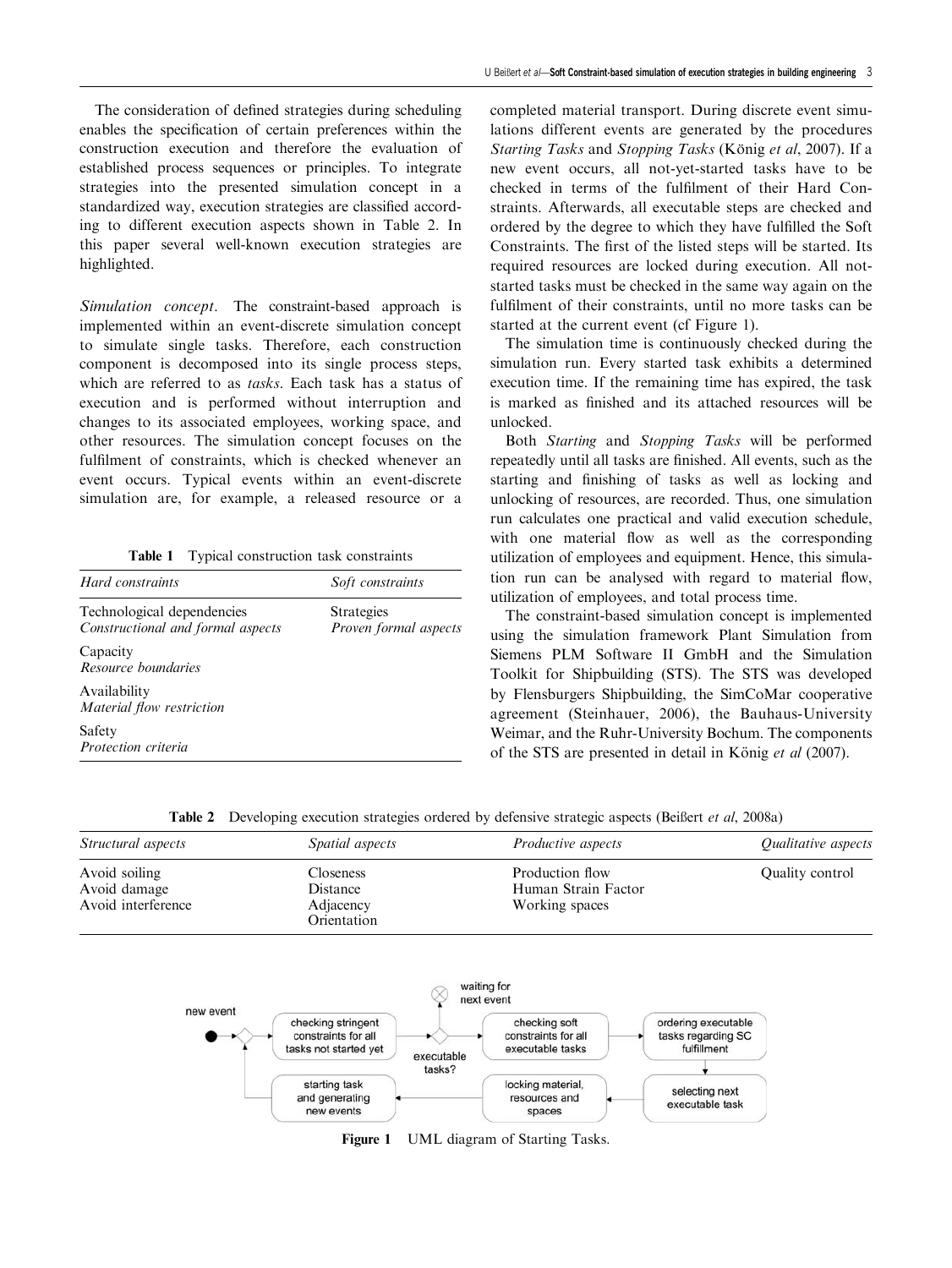#### 4. Soft constraints for construction scheduling

Generally, in the context of Constraint Satisfaction a Soft Constraint specifies a practicable or advisable restriction. Therefore, Soft Constraints are particularly suitable for representing implicit knowledge such as execution strategies. Different concepts can be applied to model Soft Constraints, such as Weighted Constraints, k-Weighted Constraints, or Fuzzy Constraints (Rossi et al, 2006; Beißert et al, 2008b).

The varied types of Soft Constraint differ in their manner of representation, which affect the calculation of Soft Constraint fulfilment. In many cases, so-called Weighted Constraints are used to describe such advisable restrictions. Thereby, the Soft Constraints or involved objects, such as construction tasks, resources or working spaces, are weighted (Beldiceanu and Petit, 2004). If a Weighted Constraint cannot be completely fulfilled, the weights can be used to calculate a violation cost factor (Rossi et al, 2006). In contrast to Weighted Constraints, the k-Weighted Constraints have a threshold  $k$  that specifies an upper bound for the calculation of the cost factor (Beißert et al, 2008b). Consequently, different schedules can be evaluated regarding their strategy fulfilment by calculating the schedule's total cost factor due to constraint violations. In this paper Weighted and k-Weighted constraints are used to model the construction strategies Avoid Soiling and Human Strain Factor as introduced in the following subsections.

# 4.1. Avoid Soiling

The strategy *Avoid Soiling* specifies that *dirty* construction tasks should be executed before clean ones. This avoids extra work like cleaning processes during the working day. This unplanned extra work often causes disturbances within the execution progress and therefore adds time and costs. This strategy is applied in daily execution planning to generate schedules where succeeding processes preferably have the same degree of soiling (DoS) to avoid additional cleaning processes. A sequence of tasks with decreasing DoS is favourable, but a switch to higher levels is still possible, even though it contradicts the strategy.

The strategy Avoid Soiling is modelled by using Weighted Constraints. Therefore, a DoS is associated with each construction task. Each DoS, such as dirty, less dirty, clean, and very clean, is represented by a weight factor w. Table 3 shows practicable DoS and their associated weights.

To implement this strategy efficiently, the construction site is represented by a regular grid. Within the grid each cell

Table 3 Degree of soiling (DoS) for construction tasks (cf Beißert et al, 2008a)

| DoS    | Dirty | Less dirty | Clean | Very clean |
|--------|-------|------------|-------|------------|
| Weight |       |            |       |            |

status indicates its current DoS. Assuming that each task requires a certain working space in order to be executed, the required DoS status of cells can be determined. Consequently, the Soft Constraint fulfilment can be checked. Whenever a task is started, the DoS status of the associated cells is updated and changed to the DoS of the currently executed task.

The strategy constraint Avoid Soiling is specified by  $w_x \leq w_y$ . This means that the degree of soiling of the predecessor task  $x$  should be lower than or equal to the degree of soiling of its successor task y. Soft Constraint fulfilment is determined by the calculation of an associated costs factor cf. Whenever the constraint is fulfilled, no additional costs arise. If on the other hand the Soft Constraint is not fulfilled, costs are compiled that are associated with the successor tasks  $v$ . The costs are calculated using the weight of the requested working space and the weight of succeeding task (cf Equation (1)). The strategy Avoid Soiling specifies that the more the strategy is violated the higher the costs are. In summary, the task order that causes minimal costs is the preferred execution alternative with regard to this strategy.

$$
C_w(y, G_y) := y \in T_s \Rightarrow cf_y
$$
  
= 
$$
\begin{cases} (\Delta s)^2 & \text{if } \Delta s \ge 0 \\ 0 & \text{else} \end{cases} \quad \text{with } \Delta s = s_{avg}(G_y) - s_y \tag{1}
$$

where y is next executable task;  $G<sub>v</sub>$  is working space of task y;  $T_s$  is set of next executable tasks;  $s_y$  is degree of soiling of task y;  $s_{avg}$  is average degree of soiling;  $cf_v$  is constraint violation costs of task y.

# 4.2. Human Strain Factor

The construction strategy Human Strain Factor considers the daily strain of participating workers. The strain affecting workers is caused by the execution of construction tasks. Each execution task demands physical as well as mental work by the executors (cf Figure 2). It has been shown that high worker stress leads to lower productivity, which entails additional costs and execution time. Furthermore, high worker stress results in quality defects in the final product. Observing the strategy Human Strain Factor helps to avoid placing excessive demands on workers and helps to ensure uniform utilization of the workers.

The Human Strain Factor strategy considers the workers' daily strain caused by the assigned construction tasks. The Human Strain Factor strategy can be modelled by k-Weighted Constraints. As already mentioned, each Soft Constraint violation causes costs. The threshold  $k$  is used to specify an acceptable limit for accruing costs. In this case, the threshold  $k_d$  specifies the tolerable daily strain of workers.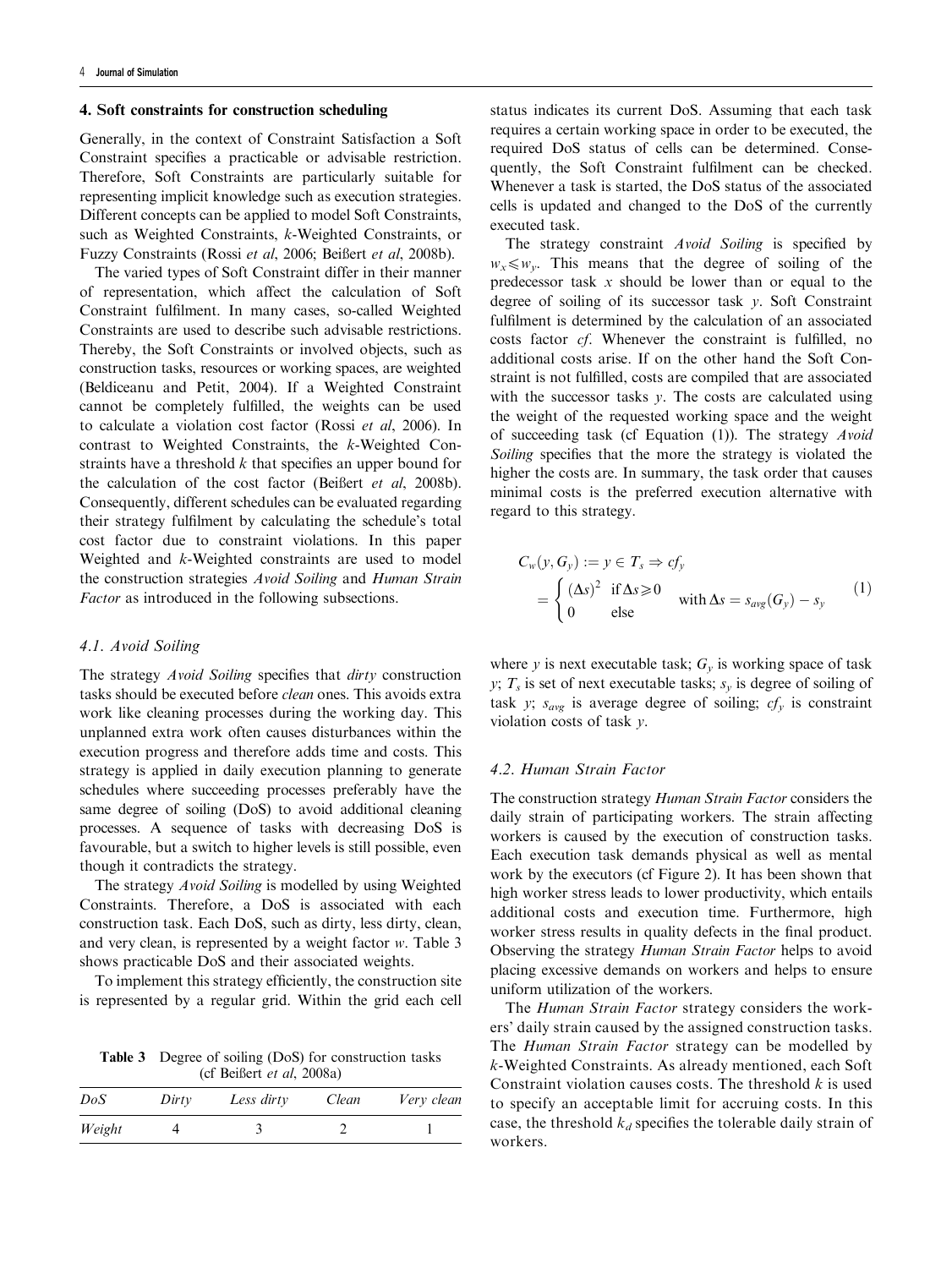

Figure 2 Classification of Human Strain according to Luczak (1998).

| $\mathbf{1}$                          |            | while GRASP stopping criterion not satisfied do     |
|---------------------------------------|------------|-----------------------------------------------------|
|                                       |            | solution $\leftarrow$ ConstructSolution();          |
| $\begin{array}{c} 2 \\ 3 \end{array}$ |            | solution $\leftarrow$ LocalSearch (solution)        |
| $\cdot$ 4                             |            | bestSolution $\leftarrow$ UpdateSolution (solution) |
| 5                                     | end;       |                                                     |
| $\epsilon$                            |            | return (bestSolution)                               |
|                                       | end grasp; |                                                     |

Figure 3 Pseudo-code of the GRASP metaheuristic (cf Feo and Resende, 1995).

For each construction task an associated strain weight  $w_h$ is defined. Currently, only strain caused by physical work is considered. The daily workers' strain  $w_d$  is determined by the sum of the strain weights of all assigned tasks that are executed by a worker on that day. The task's strain weights  $w_h$ , daily strain assignments of workers  $w_d$ , and the daily strain threshold  $k_d$  are specified in kJ/min. Several investigations (Spitzer et al, 1982) provide basic statistics to describe task strain as well as thresholds for worker demand. If the daily strain  $w_d$  of a worker exceeds the specified threshold  $k_d$ , the Human Strain Factor strategy is violated and total strategy costs arise as shown in Equation (2).

$$
C_{kw}(x, R) := x \in T_s \Rightarrow cf_x
$$
  
= 
$$
\begin{cases} w_h & \text{if } \Delta w \le 0 \\ w_h - \Delta w & \text{if } \Delta w - w_h < 0 \\ 0 & \text{else} \end{cases}
$$
 with  $\Delta w = k_d(R) - w_d(R)$  (2)

where x is next executable task;  $T_s$  is set of next executable tasks; R is set of associated workers;  $cf_x$  is constraint violation costs of task x;  $w_d(R)$  is daily strain of workers;  $k_d(R)$  is maximum daily strain.

#### 5. Optimization of execution strategies using GRASP

Valid and efficient execution schedules can be generated by different optimization concepts. In this paper the GRASP is applied and integrated into the constraint-based simulation concept. GRASP is a well-established metaheuristic for solving hard combinatorial optimization problems (Feo and Resende, 1995). The GRASP heuristic is an iterative heuristic consisting of two consecutive phases: solution construction and solution improvement (cf Figure 3).

The solution construction phase generates a feasible start solution. The best current elements are added successively to the partial solution. In the next step (solution improvement) a local search algorithm is used to improve the start solution by investigating its current neighbourhood. Whenever an improved solution is found, this solution is updated as the best current solution. Both phases are executed iteratively until a certain GRASP stopping criterion is met (Resende and Ribeiro, 2003). In this case, the GRASP heuristic stops when a given number of iterations are reached without any improvement.

Considering the presented execution strategies Avoid Soiling and Human Strain Factor, the GRASP heuristic is used to support the selection of the next executable tasks within the Starting Tasks routine (see Figure 4). On the basis of the Avoid Soiling strategy the GRASP heuristic can be used to determine a daily-optimized task combination, which causes minor deviation from the predominating degree of soiling. Similarly, the GRASP heuristic can be used to generate daily-optimized schedules concerning the strain utilization of the workers. Currently, only one strategy can be selected at a time for daily optimization. Consequently, this leads to a single objective function.

Whenever a new working day is started, the next executable tasks and their successors are determined. Afterwards an optimized execution order with associated worker assignment for the impending tasks is identified using the GRASP heuristic. For that purpose, the Soft Constraint violation costs are calculated. This means that the task combination with minimal costs is determined for each day. In the next section the implementation of the two phases for the optimization of daily-improved construction schedules is presented.

#### 5.1. Construction phase

The GRASP construction phase generates an initial schedule for a working day. For each working day the cell status and daily strain of workers are reset to their default value. Consequently, all next-executable tasks are calculated by checking their Hard Constraint fulfilment. All executable tasks are stored in a restricted candidate list (RCL) and their processing status is updated. All listed candidates are temporarily marked as finished (cf Figure 5a). Afterwards, all not-started tasks are checked again for Hard Constraint fulfilment. This brings up some new RCL candidates. Subsequently, the list is updated and all additionally included tasks are also marked as finished (cf Figure 5b). Simultaneously, a topologically ordered graph  $G_{dt}$  (cf Pahl and Damrath, 2001) is created based on the candidates of RCL and the status-update steps. The procedure of checking Hard Constraints as well as adapting the candidate list RCL and the daily task graph  $G_{dt}$  is repeated until the minimal path length of the graph  $G_{dt}$  exceeds the specified working time of the current analysed day (cf Figure 5c).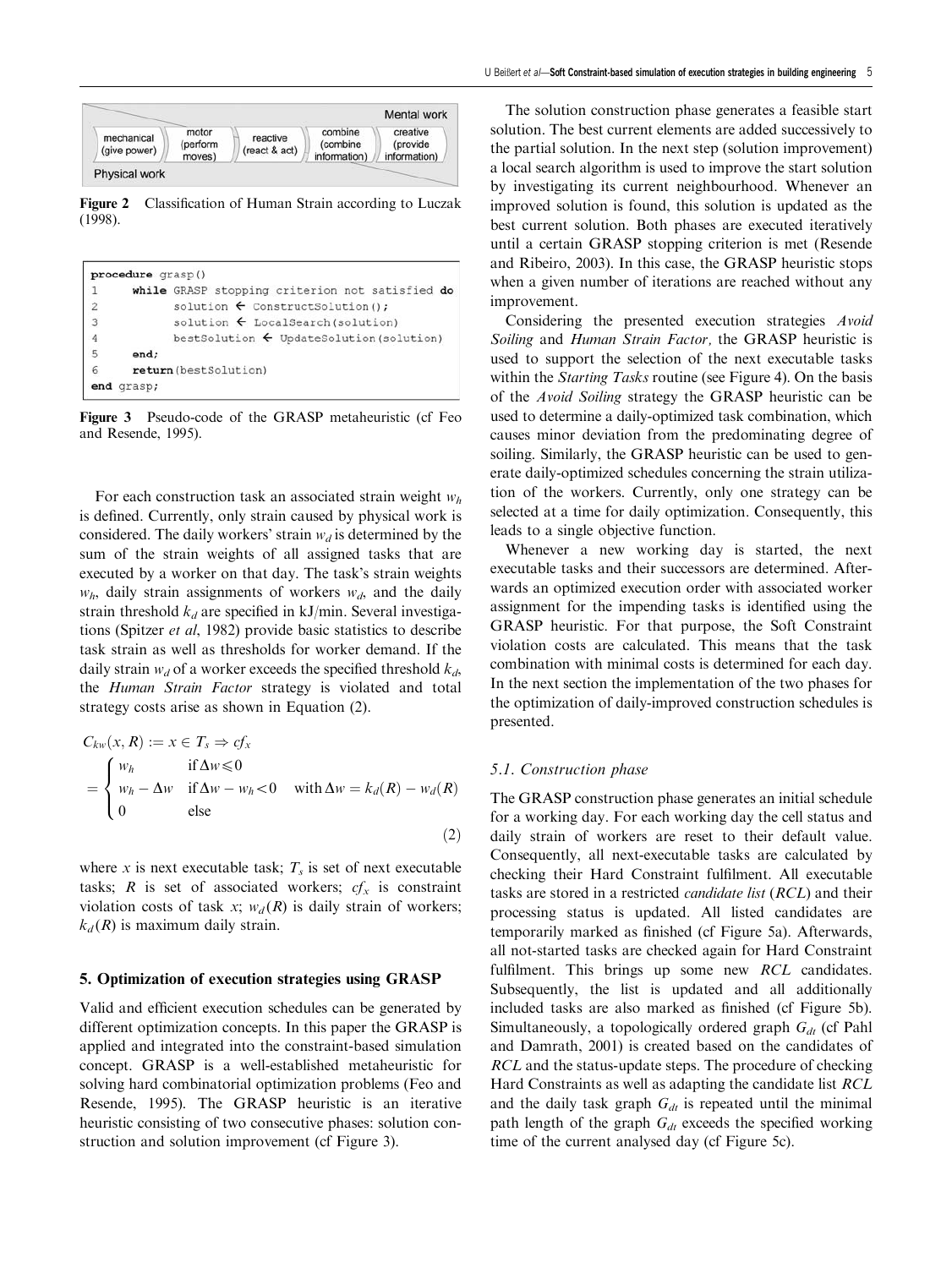

Figure 4 GRASP heuristic within constraint-based simulation.



Figure 5 Generation of a daily restricted *candidate list* (RCL).

The initial solution for the current working day is determined based on the candidate list RCL. The resources are successively assigned to the tasks according to the topological order of the graph  $G_{dt}$ . To give an example, the first candidate of rank 1 is randomly selected and added to the current candidate combination  $J^*$ , and its required resources as well as work spaces are locked. For the selected strategy the total constraint violation costs are calculated and updated. Consequently, regarding the Avoid Soiling strategy the soiling of the requested working space is analysed. For the Human Strain Factor strategy, on the other hand, the daily strain of the assigned workers has to be taken into account. Furthermore, the RCL has to be refreshed by deleting all candidates that do not fulfil the Hard Constraints any more. Candidates are added successively to the current combination based on their ranks as well as the release of assigned workers. Finally, the GRASP construction phase stops if no more tasks can be scheduled or if the candidate list RCL is empty.

#### 5.2. Local search

The GRASP local search phase is based on a standard Tabu search algorithm (cf de Werra and Hertz, 1989; Grabowski and Wodecki, 2005). Thereby, the current candidate combination  $J^*$  is used as the initial combination. A neighbouring solution is generated by randomly exchanging one candidate of the combination  $J^*$  with another candidate from the RCL (cf Figure 6). A task substitution can only be applied if all Hard Constraints are still satisfied. All substitutions are stored in a Tabu list and cannot be used within further local search steps. This results in the total constraint violation costs being updated. Once an improved combination  $J$  is found, the current solution is updated  $(J^* = J)$  and the search process is continued. The Tabu search stops when a given iteration number is reached without any improvement.

The calculated current solution then represents the best combination of succeeding tasks with regard to the Avoid Soiling strategy or the best assignment of workers to tasks for that day considering the Human Strain Factor strategy.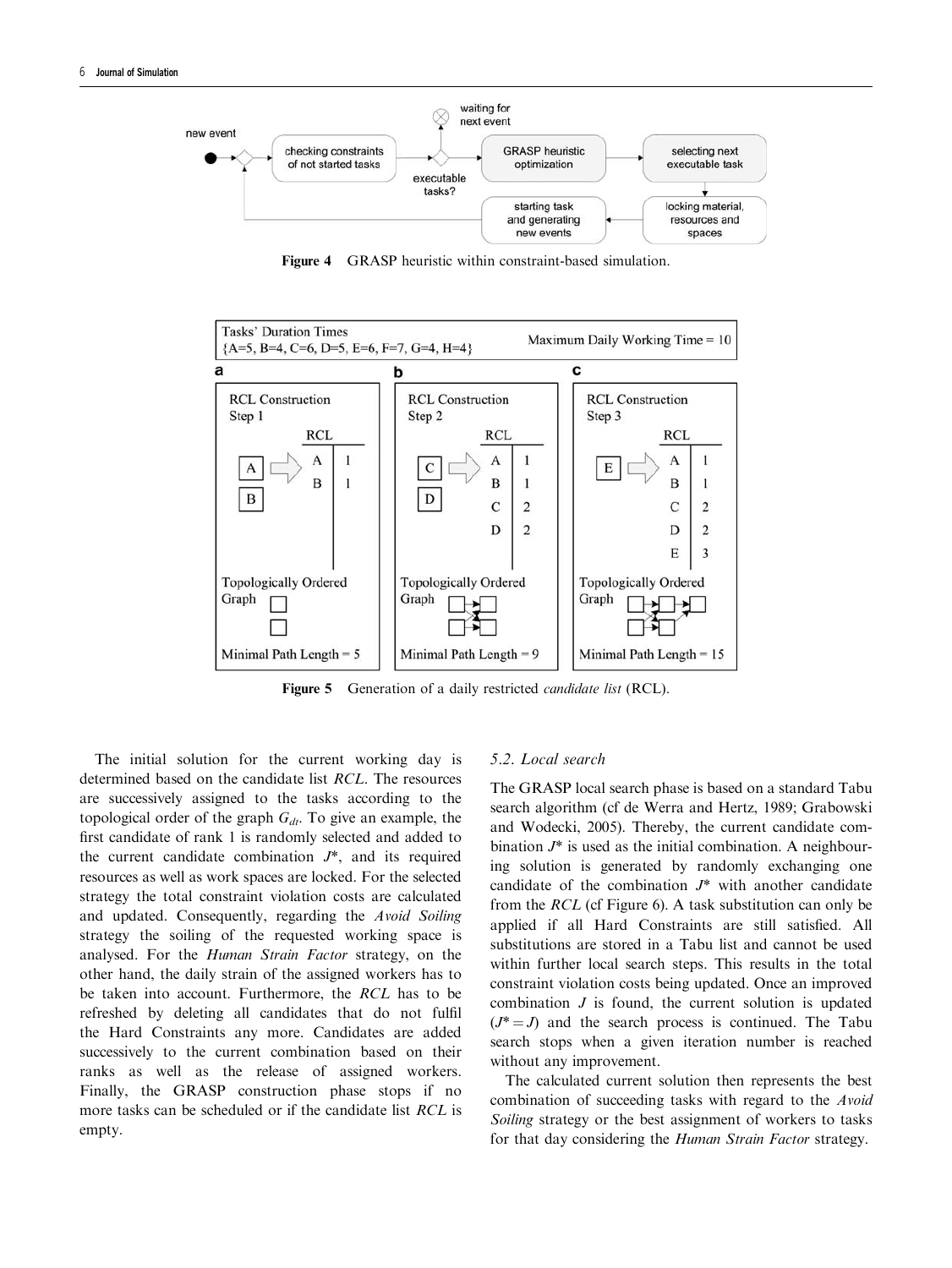

Figure 6 Generation of a neighbouring solution.





Figure 7 Example of the two GRASP phases relating to execution strategy Avoid Soiling.

In the following paragraphs the GRASP procedure is presented in more detail, taking the strategy Avoid Soiling as an example (cf Figure 7). Different construction tasks A, B, C, D, E, F, and G such as spilling floating screed, installing window sills, and laying carpet, which are all being executed in almost the same working area, have to be scheduled. The Hard Constraints of all construction tasks are fulfilled and the tasks are stored in the candidate list  $RCL =$  ${B, C, D, E, F, G, H}$  (cf Figure 7). For each construction task, the DoS is defined; for example, dirty processes get a weight of 4 and clean processes are weighted with 1. Furthermore, the current DoS of the working area has to be calculated. In this example the working space is specified as dirty and weighted with 4. As a consequence, all tasks could be executed simultaneously assuming that sufficient resources such as workers and material are available. However, a set of restricted resources  $R = \{R1, R2, R3, \ldots\}$ R4, R5} is given for this example, and consequently not all tasks can be executed simultaneously.

Within the construction phase the Soft Constraint costs of these candidates are calculated and listed in ascending order. First, the best candidate {B} is added to the candidate combination  $J^*$ , and all the resources it requires are locked. In the next step all candidates with Hard Constraints that are not any longer fulfilled, for example caused by temporarily unavailable resources, are deleted from the candidate list (such as task H). Thus, a valid candidate combination  $J^* = {B, C, F, G}$  is established causing an average cost factor of 4.75.

In the following local search phase an improved candidate combination based on the current solution  $J^*$  is generated by substitution of single candidates. In the first local search step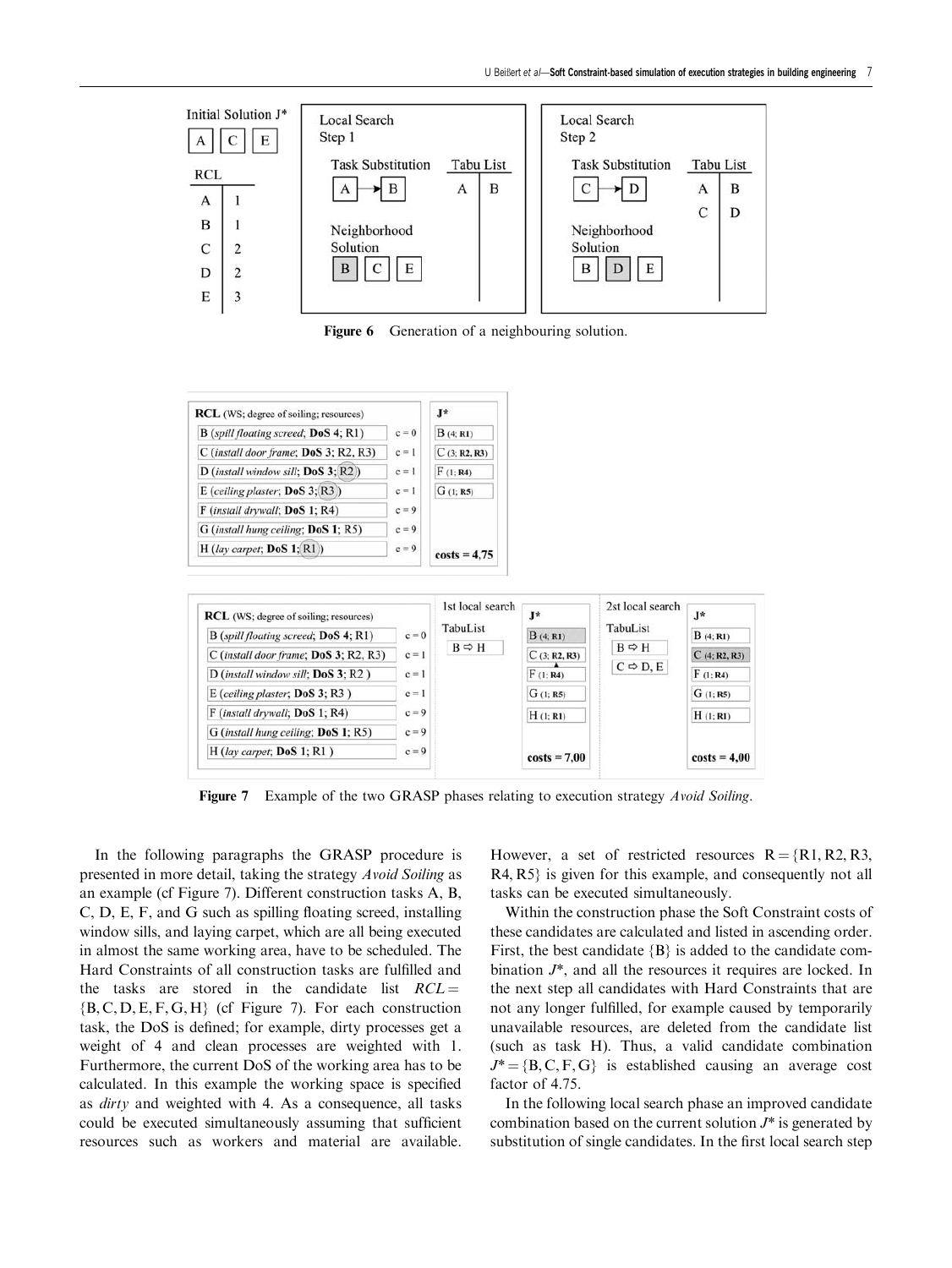the candidate B is exchanged with candidate H. This substitution is stored in the Tabu list. This new candidate combination  ${C, F, G, H}$  leads to an average cost factor of 7. The new combination fulfills the strategy Avoid Soiling to a lesser degree than the solution computed before, so that the search process is continued based on the current solution.

In the second search step candidate B cannot be exchanged with other candidates. The next candidate C is investigated and replaced with the candidates D and E. The new candidate combination  ${B, D, E, F, G}$  causes average costs of 4. The current solution is updated because the new costs are lower than the current costs. This local search procedure is repeated until all combinations are investigated. Finally, a new initial combination is randomly generated by the GRASP construction phase. Successively, both phases are executed until the GRASP stopping criterion is reached.

Comparing the *Human Strain Factor* strategy contrary to the Avoid Soiling strategy, the accruing costs of a certain resource assignment to a task is decisive for the next task combination. During the first construction phase low-duty resources are preferably assigned to tasks. The average of the workers' assignment costs of a generated solution is used to evaluate the current solution. Whenever the GRASP stopping criterion is met, the best current solution is going to be started. Successively, all combined tasks from this solution are executed, occupying their assigned resources.

#### 6. Case study

To illustrate the performance and the practicability of the presented concept, the formalized execution strategies Avoid Soiling and Human Strain Factor are evaluated. Taking into account the GRASP heuristic concept for optimization and its implementation the scheduling of three different finishing trades of a storey of an office building is exemplarily calculated. The storey consists of 12 rooms built with 13 drywalls (cf Figure 8).

The finishing trades are floor covering, drywall construction, paperhanging, and painting. For each trade different construction task types are specified. The finishing trades, construction task types, and required resources to execute the task types, as well as their associated soiling degrees and strain weights, are shown in Table 4.



Other simulation input data like Hard Constraints, material elements, the construction site, and resources, for example employees and equipment, can in general be defined either manually or automatically (Beißert et al, 2007). The modelling and generation of these data is highlighted in Beißert et al (2007) and König et al (2007). On the basis of the given number of rooms and drywalls as well as the specified finishing trades, 365 single tasks and 1923 associated Hard Constraints were considered. For the case study six floorers, four drywallers, and four painters were specified. The daily working time of each worker was set to 8 h. In the following paragraphs the results of two simulation experiments are presented and evaluated.

Two different simulation studies were performed. In the first study valid schedules were determined by constraintbased simulation considering the strategy Avoid Soiling. The second study considered the strategy Human Strain Factor. In both studies the result of the GRASP optimization experiment was compared with results of the Monte Carlo simulation experiments. The Monte Carlo simulation is based on the random selection of next executable tasks during the Starting Tasks procedure (cf Figure 1). An adequate amount of Monte Carlo experiments has to be executed to provide a significant set of solutions. In this case study, 2000 Monte Carlo experiments were performed and evaluated statistically. The total execution time, the so-called makespan without breaks or weekends, and the total strategy violation costs were recorded.

The GRASP heuristic calculates an optimized sequence of the next executable tasks during the adapted procedure Starting Tasks (cf Figure 4). Consequently, the GRASP experiment is executed once for each strategy. The stopping criterion of the GRASP procedure and the stopping criterion of the Tabu search are implicitly defined in relation to the number of construction tasks of the current candidate list RCL.

The results of the first simulation study, considering the Avoid Soiling strategy, are shown in Table 5. The standard deviation of the Soft Constraint violation costs of the Monte Carlo experiments is significant. The minimum makespan of the Monte Carlo experiments leads to Avoid Soiling costs of 741. An average schedule of the Monte Carlo Simulation experiments has a makespan of 527 h and constraint violation costs of 823. The makespan of the GRASP optimization experiment is almost equal to the average makespan of the Monte Carlo simulations. The constraint violation costs of the GRASP experiments are significantly lower than the average costs of the Monte Carlo runs and even a little lower than the minimal Monte Carlo violation costs. By comparing the results, it can be noted that an efficient schedule can be generated by applying the GRASP heuristic considering the Avoid Soiling strategy.

For the second simulation study, resulting from physical work the maximum daily strain  $k_d$  for each worker is set to Figure 8 Finishing elements of building storey. 8000 kJ/day (Spitzer et al, 1982). If the daily strain of a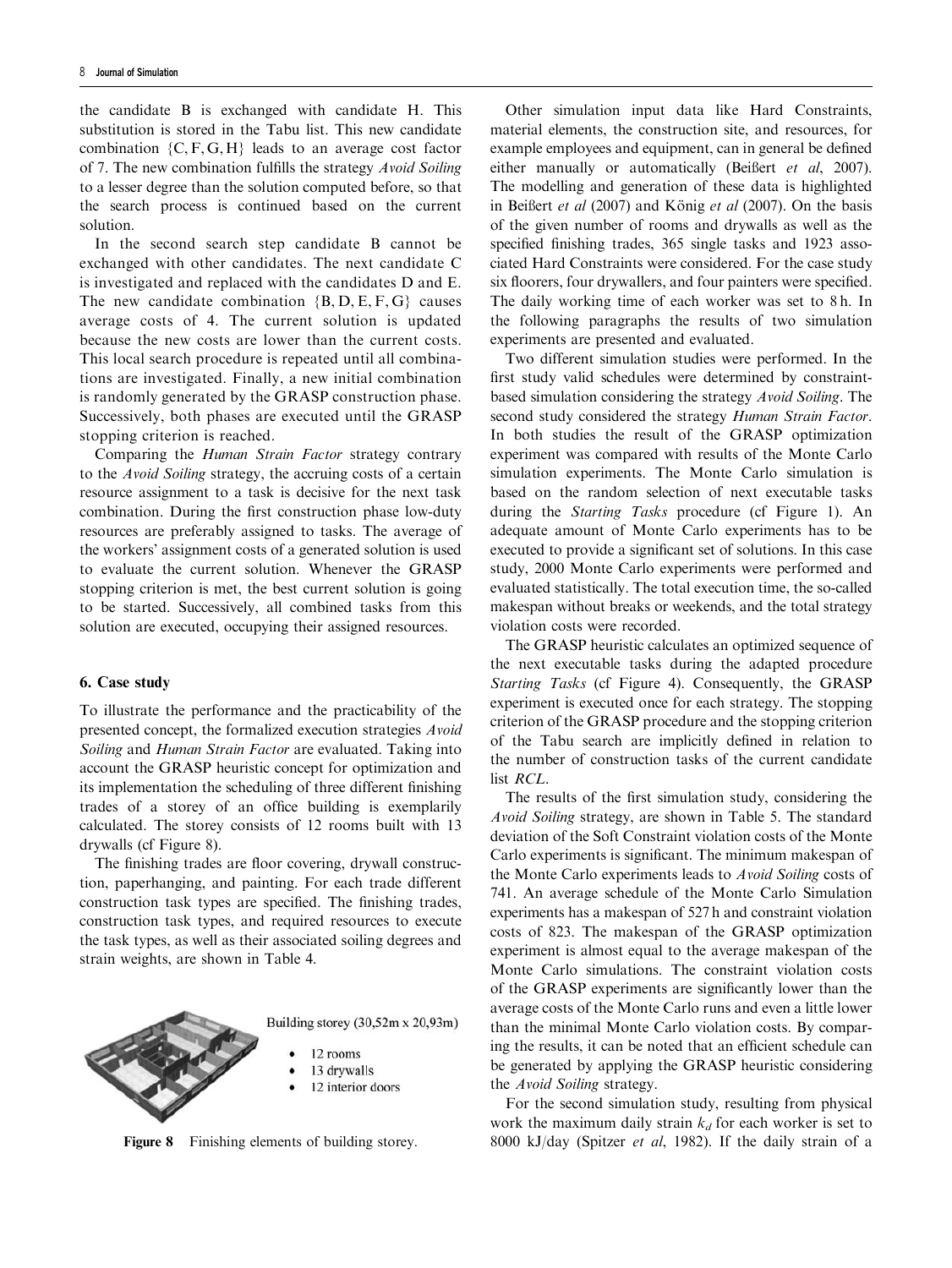| Finishing trades          | Task types        | Resource requirement | Soiling weight | Strain weight kJ/min |
|---------------------------|-------------------|----------------------|----------------|----------------------|
| Floor covering            | Levelling         | Floorer              | 4              | 11.9                 |
|                           | Priming           | Floorer              | 3              | 18.9                 |
|                           | Laying            | Floorer              |                | 12.2                 |
| Drywall construction      | Calibrating       | Drywaller            |                | 06.5                 |
|                           | Assembling        | Drywaller            |                | 21.0                 |
|                           | <b>Plastering</b> | Drywaller            | 3              | 08.5                 |
| Paperhanging and painting | Plastering        | Painter              | 3              | 12.5                 |
|                           | Paperhanging      | Painter              | ∍              | 14.4                 |
|                           | Painting          | painter              | 3              | 13.0                 |

Table 4 Finishing trades and Soft Constraint weights

Table 5 Evaluation of simulation study 1

| First simulation<br>study |                    | Monte<br>Carlo | GRASP |
|---------------------------|--------------------|----------------|-------|
| Makespan [h]              | Minimum            | 506            | 523   |
|                           | Average            | 527            |       |
|                           | Standard deviation | 25             |       |
| Avoid Soiling             | Minimum            | 522            | 511   |
| violation costs $[-]$     | Average            | 823            |       |
|                           | Standard deviation | 278            |       |
|                           | Minimum makespan   | 741            |       |

Table 6 Evaluation of simulation study 2

| Second simulation<br>study |                    | Monte<br>Carlo | GRASP |
|----------------------------|--------------------|----------------|-------|
| Makespan [h]               | Minimum            | 506            | 524   |
|                            | Average            | 527            |       |
|                            | Standard deviation | 25             |       |
| Human Strain               | Minimum            | 2486           | 2107  |
| violation costs $[-]$      | Average            | 2872           |       |
|                            | Standard deviation | 114            |       |
|                            | Minimum makespan   | 2581           |       |

worker exceeds this maximum daily strain, constraint violation costs are generated. The results based on the Human Strain Factor strategy are shown in Table 6. The average Soft Constraint violation cost of the Monte Carlo experiments amounts to 2872 with a standard deviation of 114. The constraint violation costs of the Monte Carlo result with minimal makespan are 2581. Consequently, in this case study an average schedule results in very high Human Strain Factor violation costs. The GRASP optimization experiment leads to a construction schedule with an average makespan of 524 h. However, the constraint violation costs are about 15% lower than the minimal violation costs of the Monte Carlo experiment. It can be noted that for this building storey example, as well as for the considered tasks and workers, an efficient schedule has been generated with regard to the makespan and the Human Strain Factor strategy.

#### 7. Conclusion and outlook

In this paper a new approach to the simulation of construction schedules and their execution strategies is presented. The Avoid Soiling and Human Strain Factor strategies are formalized in detail by using so-called Weighted and *k*-Weighted Constraints. Constraint-based simulation is used to schedule construction tasks based on a selected execution strategy. The GRASP heuristic approach is integrated to calculate efficient daily construction schedules with regard to the specified strategy. A computational comparison with a Monte Carlo simulation has been performed in order to study the applicability of the presented approach. The results show that the presented strategymodelling concept, which also implements the GRASP heuristic, allows for an efficient and purposeful generation of knowledge-based construction schedules.

Further research work is planned to integrate other human strain aspects such as mental or environmental strains into the *Human Strain Factor* strategy approach. Furthermore, this research will model relaxation times of workers as well as the definition of individual strain attributes for the workers in order to support more precise execution planning. Currently, only one strategy can be considered at a time within one simulation run. The possibility of combining different execution strategies should be explored in future work.

Acknowledgements—We gratefully acknowledge the financial support of the German Research Foundation (Deutsche Forschungsgemeinschaft—DFG) for this project.

## References

AbouRizk S, Halpin DW and Mohamed Y (2006). Modeling construction operations using CYCLONE based systems. In: Wenzel S (ed). Simulation in Produktion und Logistik, Proceedings of the 12th ASIM symposium 2006. Society for